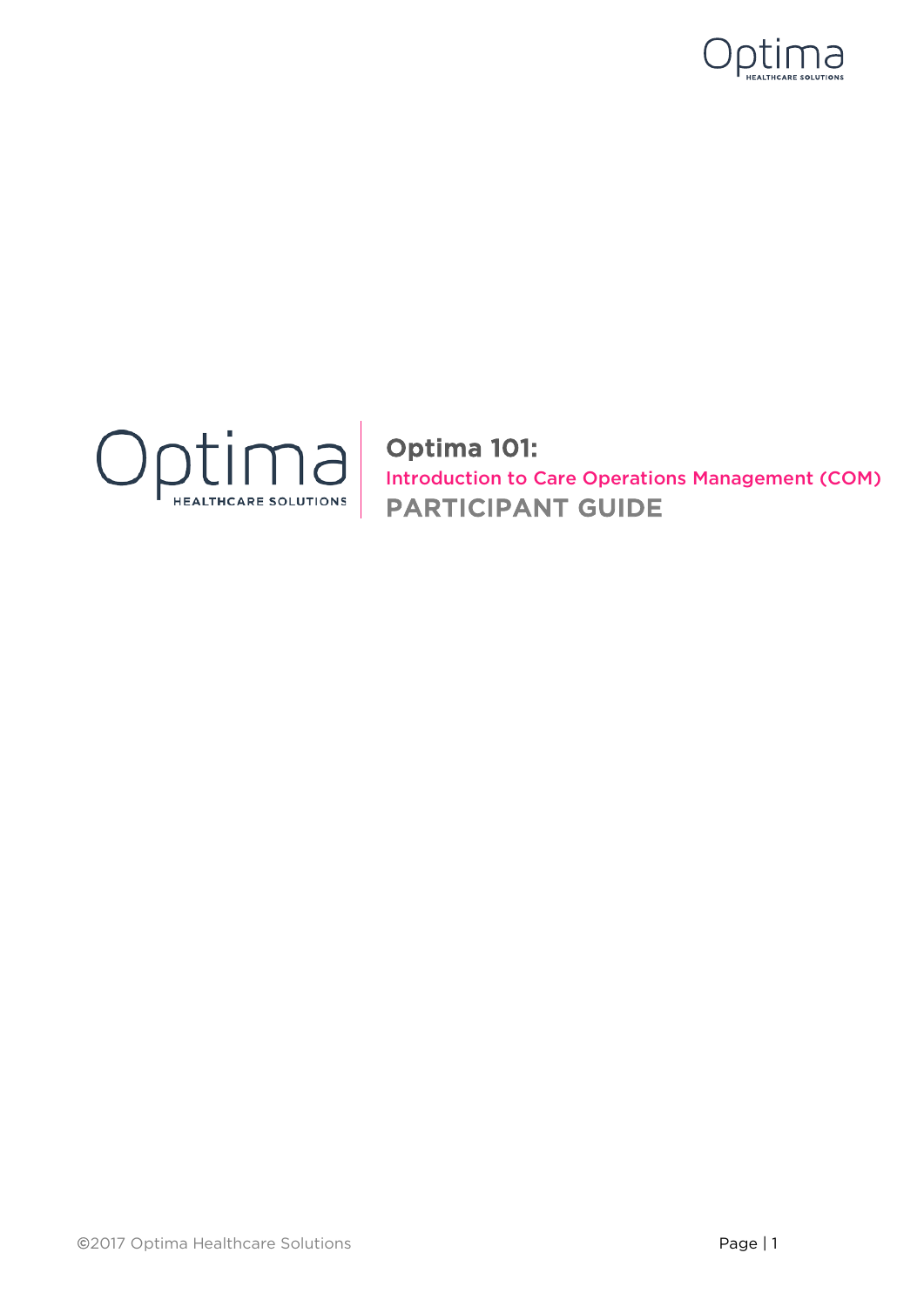

## <span id="page-1-0"></span>**CONTENTS**

| $1_{-}$ |  |
|---------|--|
| 2.      |  |
| 3.      |  |
| 4.      |  |
| 5.      |  |
|         |  |
|         |  |
| 7.      |  |
| 8.      |  |
| 9.      |  |
| 10.     |  |
| 11.     |  |
| 12.     |  |
| 13.     |  |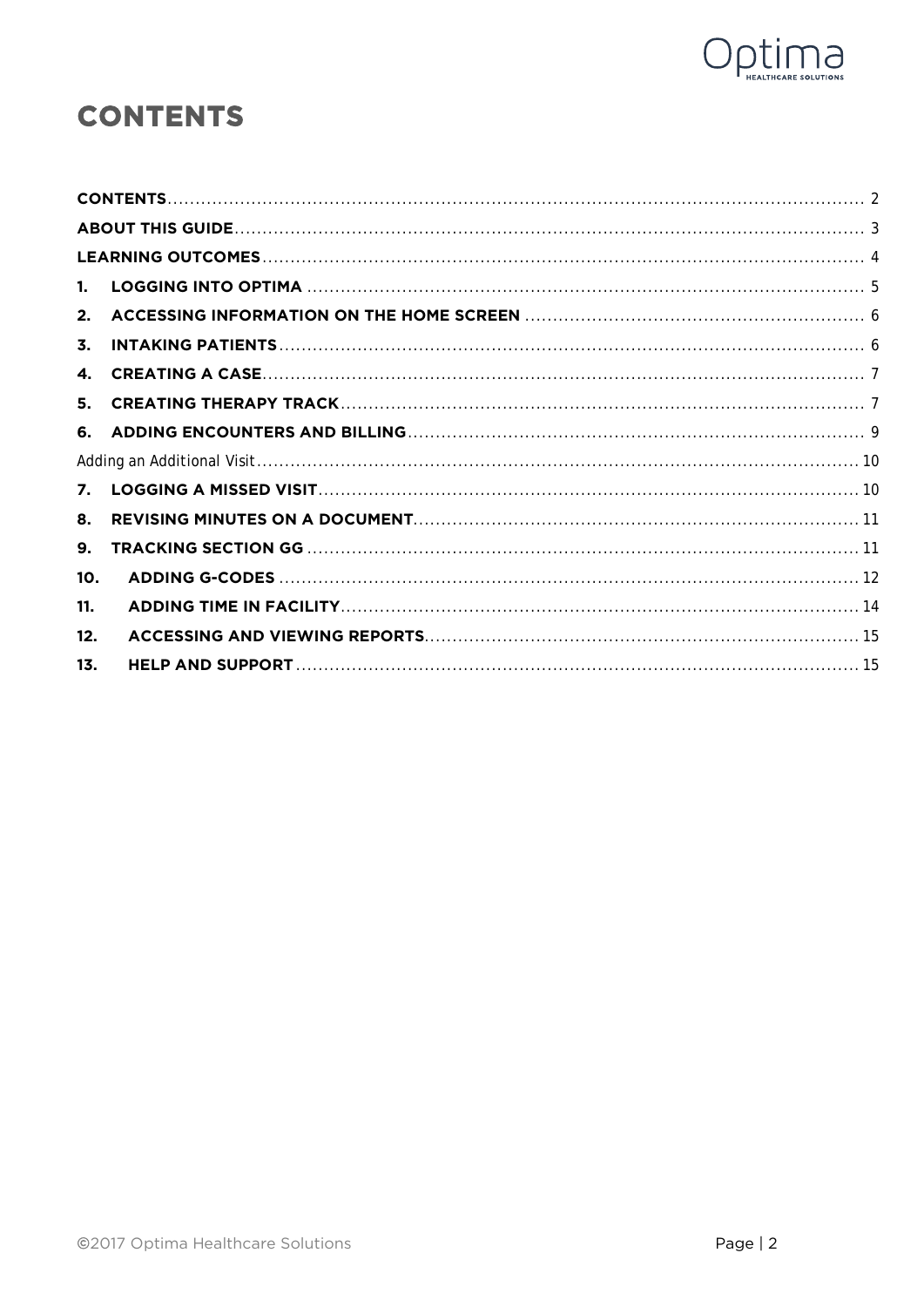

## <span id="page-2-0"></span>**ABOUT THIS GUIDE**

| <b>Course Title:</b>            | Optima 101: Introduction to Care Operations Management<br>(COM)                                                                                                                                                                                                                                                                                                                                                                                                                                |
|---------------------------------|------------------------------------------------------------------------------------------------------------------------------------------------------------------------------------------------------------------------------------------------------------------------------------------------------------------------------------------------------------------------------------------------------------------------------------------------------------------------------------------------|
| <b>Purpose of this</b><br>Guide | This participant guide is an adjunct learning tool for users<br>who have completed Optima 101 training. This guide is<br>designed as a "quick reference guide" to assist you while<br>performing your daily tasks in Optima's Care Operations<br>Management. The Participant Guide provides simple, step-<br>by-step instructions for completing tasks. We recommend<br>that you use this guide in conjunction with the short micro-<br>learning videos available on Optima's YouTube channel. |
| <b>Target Audience:</b>         | Clinical Administrators, clinicians, COM users                                                                                                                                                                                                                                                                                                                                                                                                                                                 |
| <b>Pre-requisites:</b>          | Completion of Optima 101 training is highly recommended!                                                                                                                                                                                                                                                                                                                                                                                                                                       |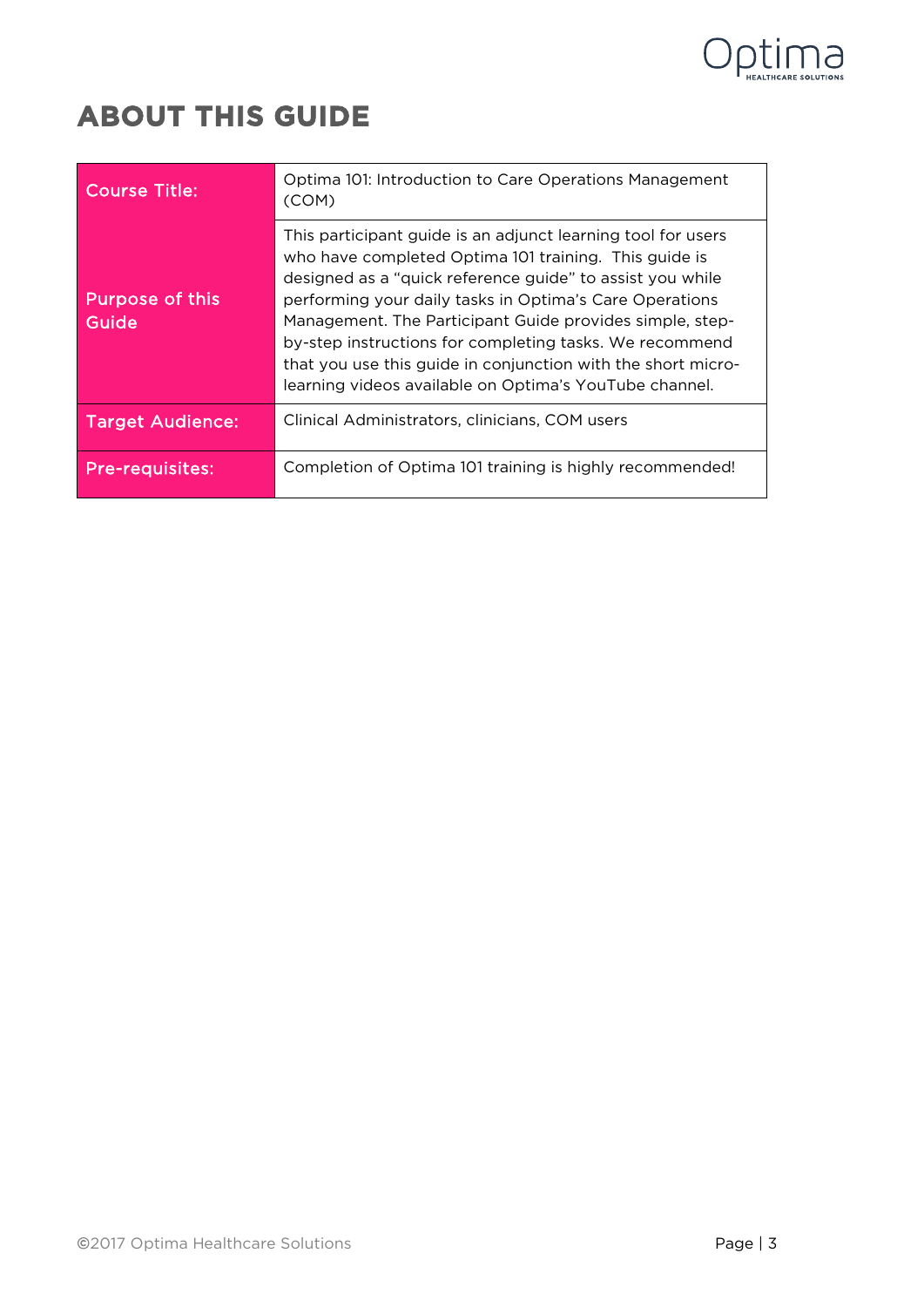

## <span id="page-3-0"></span>**LEARNING OUTCOMES**

This Participant Guide will help you:

- Log in to COM
- Access and interpret information on the Home screen
- Complete the input process for new patients
- Create a case
- Create a therapy track
- Add an encounter and billing information
- Log a missed visit
- Make revisions to existing documents
- **Track Section GG information**
- Add G-codes
- Add time in facility information
- Access and view reports
- Access help and support files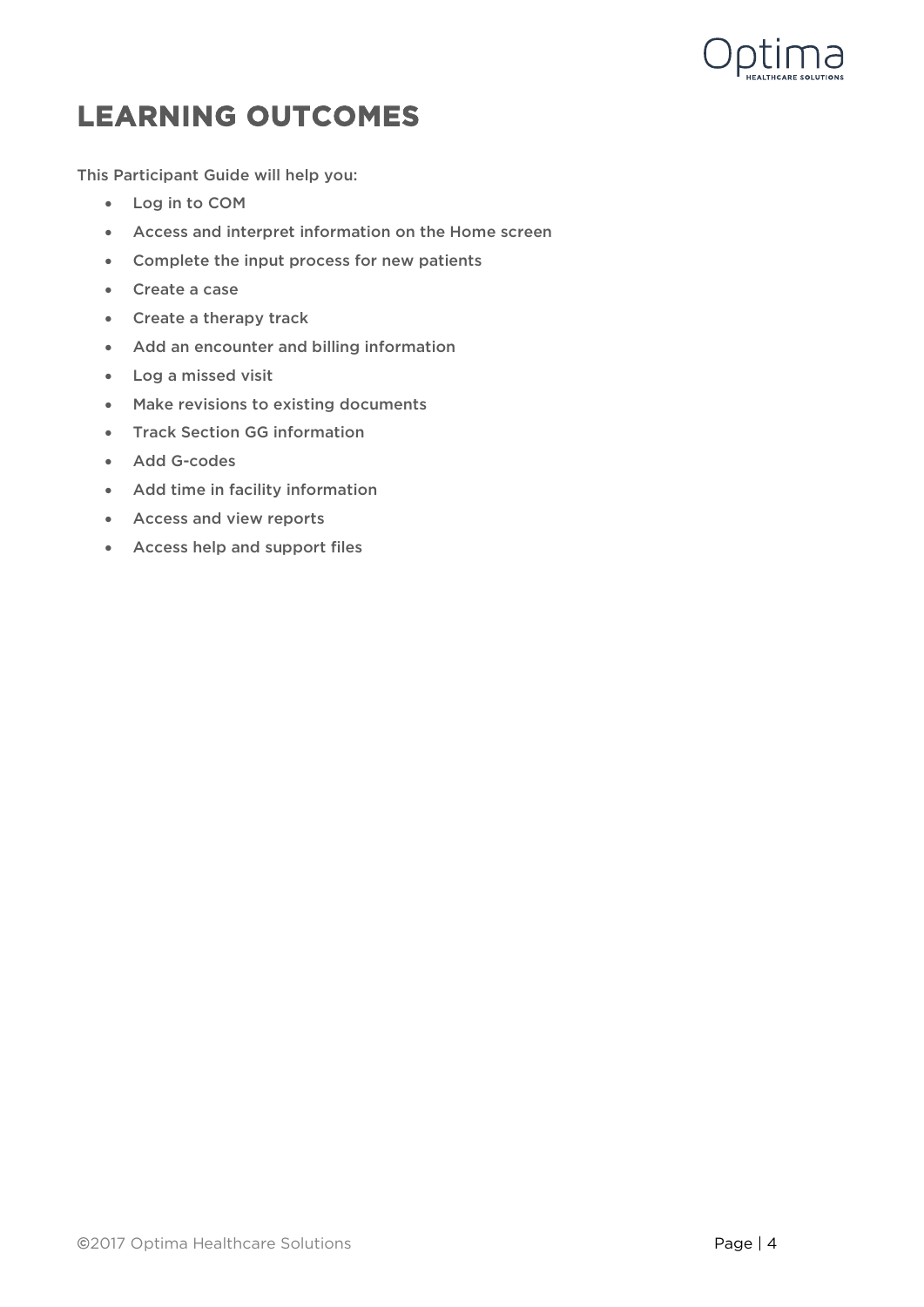

# <span id="page-4-0"></span>**1. LOGGING INTO OPTIMA**

Optima's Care Operations Management application (COM) is a web application for desktop computers and laptops. An Internet connection is required to work in COM.

It is important to note that Internet Explorer is the only browser you can use to access Optima's Care Operations Management Application. Don't try to access COM in Chrome or Safari because it won't work. You must use Internet Explorer.

To log into Optima's Care Operations Management application, follow these steps:

| <b>Step</b>                               | Action                                             |
|-------------------------------------------|----------------------------------------------------|
| 1.                                        | Open Internet Explorer.                            |
| 2.                                        | Access the URL https://login.optimahcs.com         |
| 3.                                        | Enter your Organization code. For example: MAINTRN |
| 4.                                        | Press the <b>RUN</b> button.                       |
| 5.                                        | The Login page appears.                            |
| 6.                                        | Enter your Username.                               |
| 7.                                        | Enter Password.                                    |
| 8.                                        | Press the Login button.                            |
| This completes the login process for COM. |                                                    |

After you've logged into COM, the next step is to select your Operating Unit. If you only have access to one facility, you will immediately be directed there. .

To log into a specific Operating Unit, follow these steps:

| Step | Action                                                           |
|------|------------------------------------------------------------------|
|      | Select your Operating Unit on the popup window.                  |
|      | Press the Login button.                                          |
|      | You have now successfully logged into a specific Operating Unit. |

• The Optima Deployments team is responsible for issuing Organization Codes.

• Your administrative team is responsible for issuing and resetting passwords.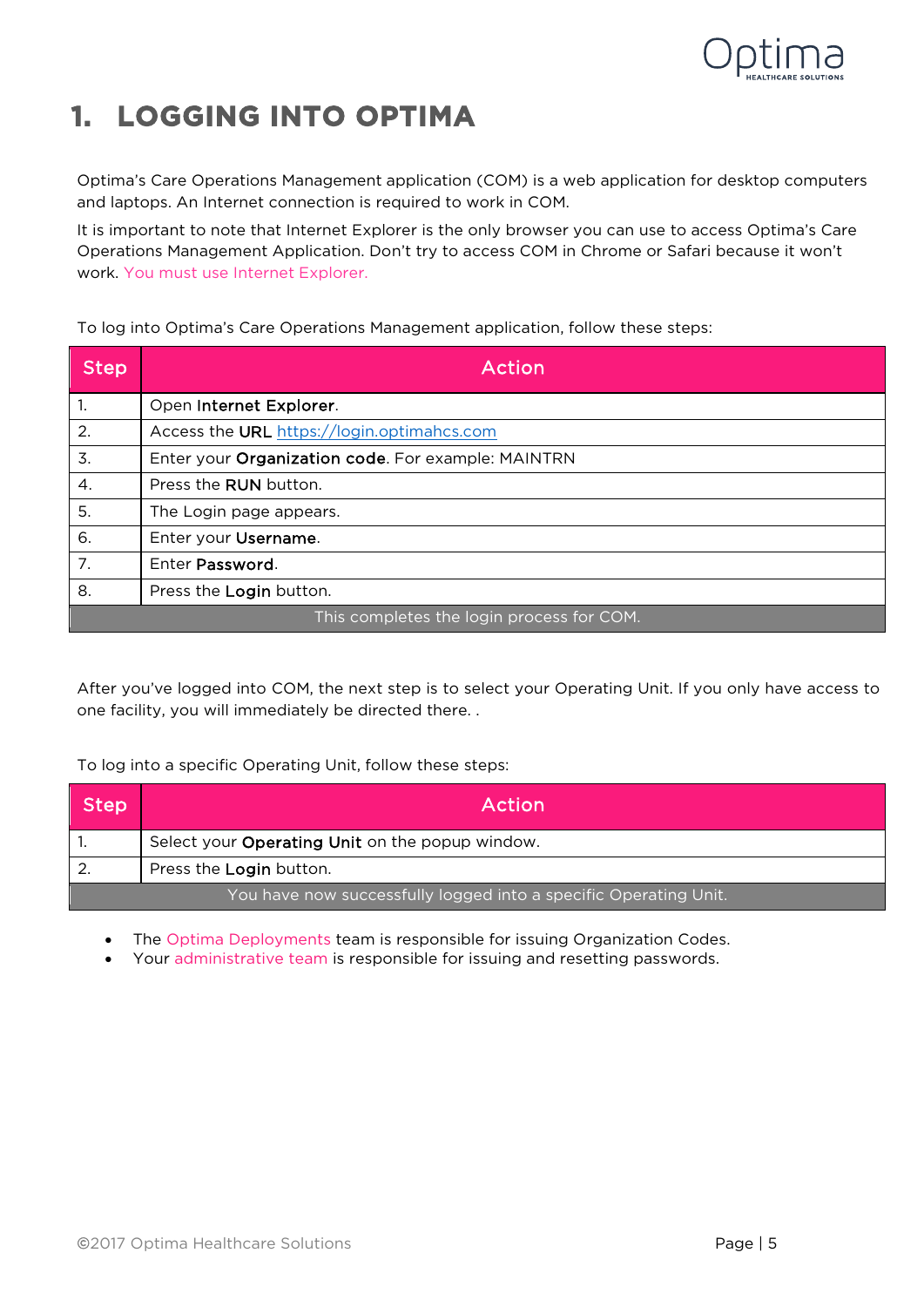

# <span id="page-5-0"></span>**2. ACCESSING INFORMATION ON THE HOME SCREEN**

The Home screen is divided into different sections: Patients, My Workplace, My Messages and Actions. Let's take a closer look at each section.

| Feature        | <b>Function</b>                                                                                                                                                                                                                                                                                                                                               |
|----------------|---------------------------------------------------------------------------------------------------------------------------------------------------------------------------------------------------------------------------------------------------------------------------------------------------------------------------------------------------------------|
| Patients List  | The <b>Patients List</b> appears on the left side of the screen. The default view shows ALL<br>patients who are currently in the facility. Note that all patients in the facility appear<br>on the Patients list, even if they are not receiving therapy.                                                                                                     |
| My Workplace   | My Workplace contains daily activities. Think of the items in My Workplace as a list<br>of helpful reminders about things you need to do each day. Note that not every<br>organization uses My Workplace.                                                                                                                                                     |
| My Messages    | My Messages contains messages to the user from other users in the facility. Note<br>that not every organization uses My Messages.                                                                                                                                                                                                                             |
| My Performance | My Performance tracks information about the user's performance on a given date<br>including the number of patient visits the user logged along with the treatment time,<br>billable and non-billable NPC times. Additionally, it tracks travel time, benefit time,<br>time in facility as well as a percentage score for overall productivity and efficiency. |
| Actions area   | In the lower left corner of the screen, notice the <b>Actions</b> area. This field contains<br>hyperlinks to screens within COM that are used frequently.                                                                                                                                                                                                     |
|                |                                                                                                                                                                                                                                                                                                                                                               |

## <span id="page-5-1"></span>**3. INTAKING PATIENTS**

To intake a New Patient, follow these steps:

| <b>Step</b>    | Action                                                                                                                         |
|----------------|--------------------------------------------------------------------------------------------------------------------------------|
| $\mathbf{1}$ . | Click on the <b>New Patient</b> button.                                                                                        |
| 2.             | The New Intake Find Patient popup screen appears.                                                                              |
| 3.             | Search for the Patient by entering the Last name, First name or SSN.                                                           |
| 4.             | If the Patient already exists in COM, Press View Case to view the Patient's information.                                       |
| 5.             | If the Patient does not yet exist in COM, highlight the line in the search results with a "New"<br>Status.                     |
| 6.             | Press the <b>New Patient</b> button.                                                                                           |
| 7.             | The Intake window appears.                                                                                                     |
| 8.             | Enter as much <b>Patient Information</b> as possible (notice all required fields are identified by a red<br>exclamation mark.) |
| 9.             | Press Save & Close.                                                                                                            |
|                | This completes the intake process for a new patient.                                                                           |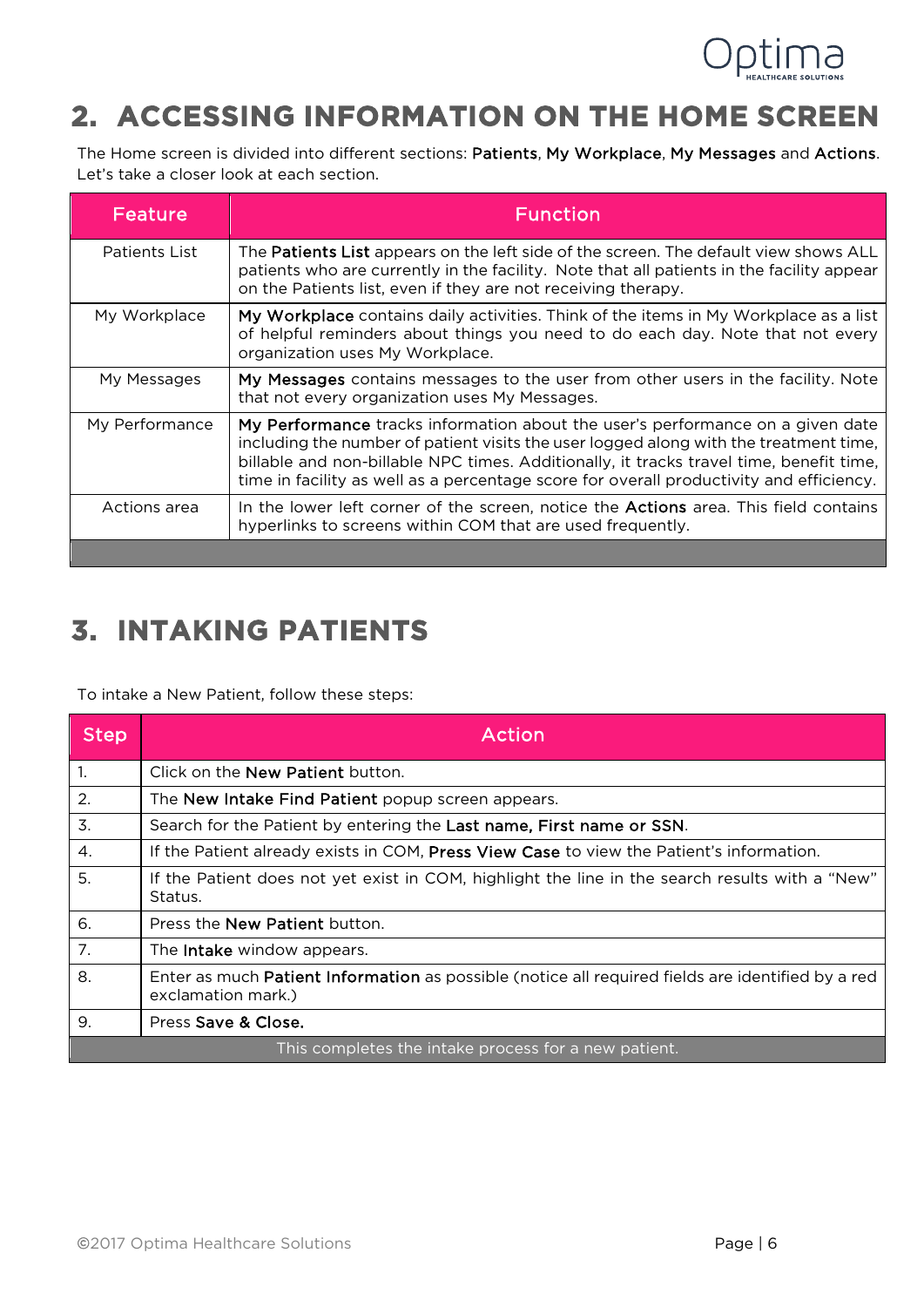

## <span id="page-6-0"></span>**4. CREATING A CASE**

Once you've completed the intake for a new patient, it's time to start a Case for that patient. To start a Case, start by accessing the Case Manager. You can access the Case Manager in three ways:

- Double click on the Patient's name on the Patient List, or
- Right click on the Patient's name and select Case Manager, or
- Highlight the Patient Name and click the Case Manager hyperlink from the Actions area below the Patient List.

To create a Case, follow these steps:

| <b>Step</b> | Action                                                                                                            |
|-------------|-------------------------------------------------------------------------------------------------------------------|
| 1.          | Open the Case Manager (as per above options).                                                                     |
| 2.          | The Case Manager tab appears for the specific patient.                                                            |
| 3.          | Click on the Start New Case button.                                                                               |
| 4.          | A Case Tab opens.                                                                                                 |
| 5.          | Enter a Case Description.                                                                                         |
| 6.          | Enter Start Date.                                                                                                 |
| 7.          | Enter Payer Details.                                                                                              |
| 8.          | Select the Payer.                                                                                                 |
| 9.          | Select the Plan.                                                                                                  |
| 10.         | If you Select Medicare Part A complete the PPS Track Information.                                                 |
| 11.         | If you have the ability to start a Therapy Track, you can select the relevant Start Therapy<br>Track check boxes. |
| 12.         | Press the <b>Save</b> button.                                                                                     |
| 13.         | The completed Case Manager screen opens.                                                                          |
|             | This completes the process of creating a case.                                                                    |

## <span id="page-6-1"></span>**5. CREATING THERAPY TRACK**

Before a therapy track can be opened, a case must exist. Once you've created a case, you can create a therapy track.

To start and complete a Therapy Track, follow these steps:

| <b>Step</b>      | Action                                                                                               |
|------------------|------------------------------------------------------------------------------------------------------|
|                  | From the Case Manager screen, click on the Start New Track hyperlink for the relevant<br>discipline. |
| 2.               | The Therapy Track tab opens.                                                                         |
| 3.               | Complete the Start of Care Date.                                                                     |
| $\overline{4}$ . | Review the Physician information and modify, if required.                                            |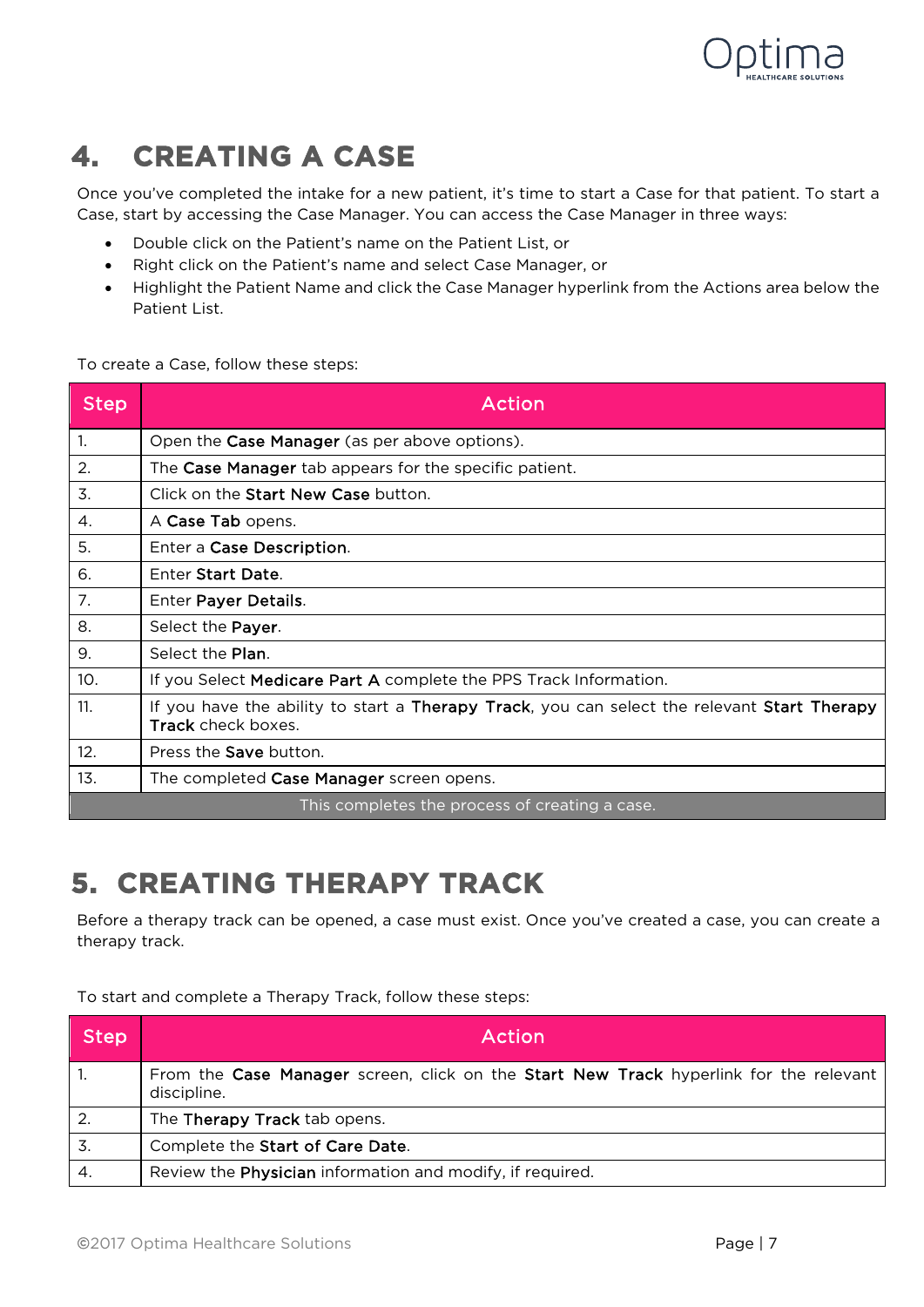

| <b>Step</b>     | <b>Action</b>                                                                     |
|-----------------|-----------------------------------------------------------------------------------|
| 5.              | Click on the Add ICD-10 button for Medical Diagnoses.                             |
| 6.              | Enter a keyword for ICD-10.                                                       |
| 7.              | Click Search.                                                                     |
| 8.              | Click on the relevant chapter View hyperlink, until you reach the actual code.    |
| 9.              | Click on the Code to add it (the code appears on the bottom).                     |
| 10 <sub>1</sub> | Click the <b>back</b> button to go back and add more codes.                       |
| 11.             | Or enter another search keyword and add more codes.                               |
| 12.             | To remove an incorrect code, click on the code hyperlink.                         |
| 13.             | Once all codes are added, select the Default Onset Date.                          |
| 14.             | Click the OK button.                                                              |
| 15.             | All codes now displayed in the <b>Medical Diagnoses</b> area.                     |
| 16.             | Follow the same steps to add Treatment Diagnoses Codes.                           |
| 17.             | Click on the Add button next to Plan/Modalities area to add Treatment Approaches. |
| 18.             | Use the Services Filter dropdown to filter codes.                                 |
| 19.             | Select the relevant codes.                                                        |
| 20.             | Press OK.                                                                         |
| 21.             | All codes now display in the Plan/Modalities area.                                |
| 22.             | Press the Save button.                                                            |
| 23.             | You are redirected to the Case Manager screen.                                    |
| 24.             | The Therapy Track details now appear under the relevant discipline area.          |
|                 | This completes creating a Therapy Track.                                          |

The following buttons can be found on the therapy track:

| <b>EDIT TRACK</b>                                 | The Edit Track button opens the case and allows you to make revisions to the<br>information it contains.                                             |
|---------------------------------------------------|------------------------------------------------------------------------------------------------------------------------------------------------------|
| <b>END TRACK</b>                                  | Click <b>End Track</b> when the patient is ready to be discharged. End Track must<br>be pressed for each discipline with an open therapy track.      |
| <b>END CASE</b>                                   | Once all therapy tracks are ended, the End Case button activates. Click this<br>button to end the entire case.                                       |
| <b>MOVE</b><br><b>TRACKS/SERVICES</b>             | The Move Tracks and Services button allows Rehab Directors to move<br>services between different therapy track or to move tracks to different cases. |
| <b>SHOW TIMELINE</b>                              | Click <b>Show Timeline</b> to display a general overview of all treatment history for<br>the patient.                                                |
| <b>HIDE TIMELINE</b>                              | Click <b>Hide Timeline</b> to hide the timeline view.                                                                                                |
| <b>SHOW</b><br><b>TREATMENT</b><br><b>HISTORY</b> | Click Show Treatment History to display all treatment history for the specific<br>patient.                                                           |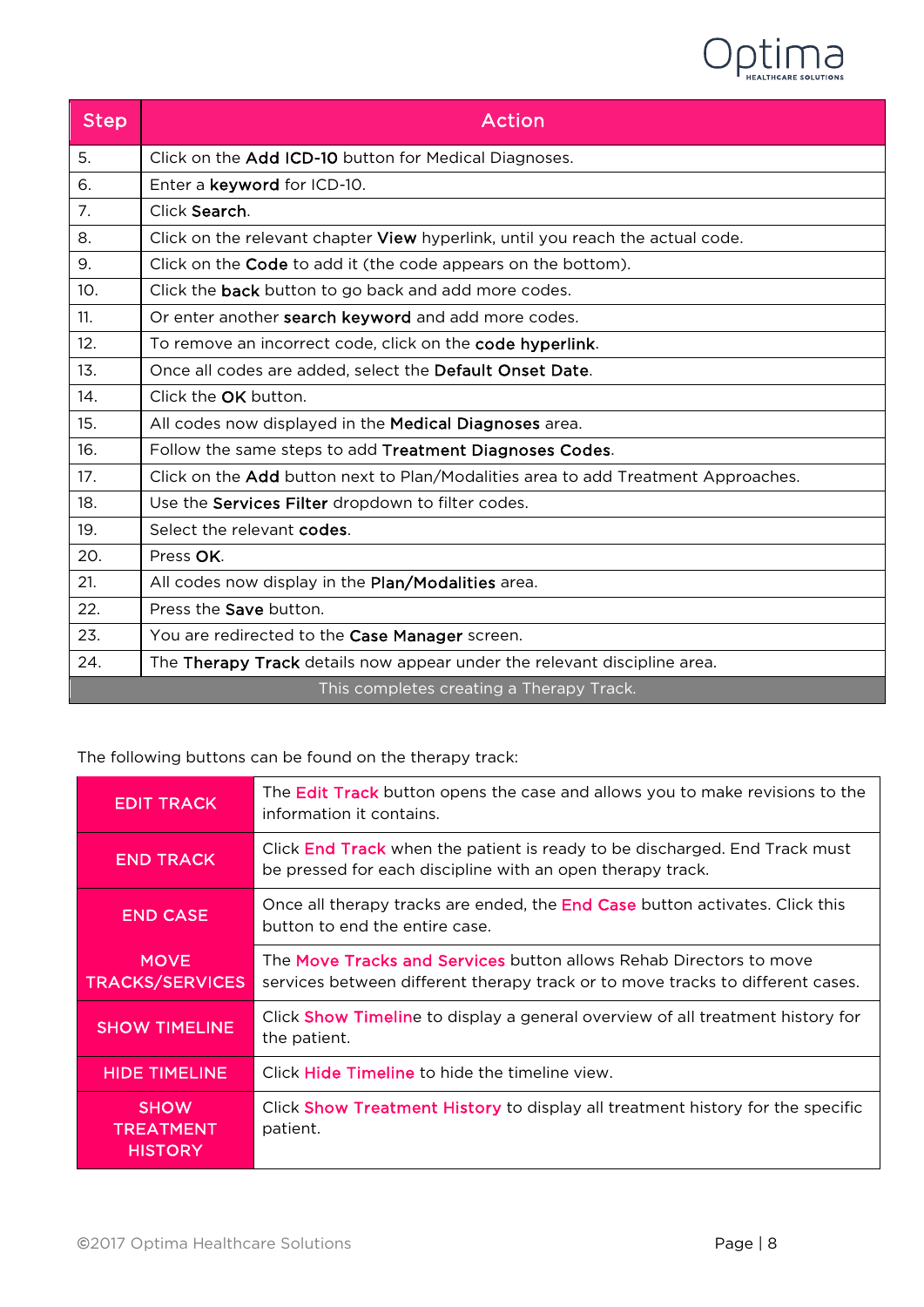

The Delete Track button deletes the track as a whole. If billing has been added to the track and it has been e-signed, the track cannot be deleted but it can be inactivated.

### <span id="page-8-0"></span>**6. ADDING ENCOUNTERS AND BILLING**

Once you've successfully created a Case and a Therapy Track, the next step is to add an Encounter and Billing in the Daily Activity Log.

To add an Encounter and Billing, follow these steps:

| <b>Step</b>    | <b>Action</b>                                                              |
|----------------|----------------------------------------------------------------------------|
| $\mathbf{1}$ . | From the Home Screen, click on the Daily Activity Log button.              |
| 2.             | Select the Date of Service from the popup window.                          |
| 3.             | The Daily Activity Log tab opens.                                          |
| 4.             | Click on the Visits sub tab.                                               |
| 5.             | Review the Clinician Name, and change it, if required.                     |
| 6.             | Review the Date of Service, and change it, if required.                    |
| 7.             | Select the appropriate discipline button: PT, OT or ST.                    |
| 8.             | Select the Patient Name.                                                   |
| 9.             | Click Add Encounter to the right.                                          |
| 10.            | All the codes you specified on the Therapy Track populate.                 |
| 11.            | Highlight the appropriate code, and column (MDS or Non-MDS)                |
| 12.            | Enter the Minutes on the keypad to the right.                              |
| 13.            | Continue to add minutes for each code.                                     |
| 14.            | Add any Concurrent or Co-Treatment Minutes if your organization allows it. |
| 15.            | Review the <b>minutes</b> entered.                                         |
| 16.            | Press OK.                                                                  |
| 17.            | Review the summary of minutes and overview                                 |
| 18.            | Press Apply.                                                               |
|                | This completes adding an Encounter and Billing.                            |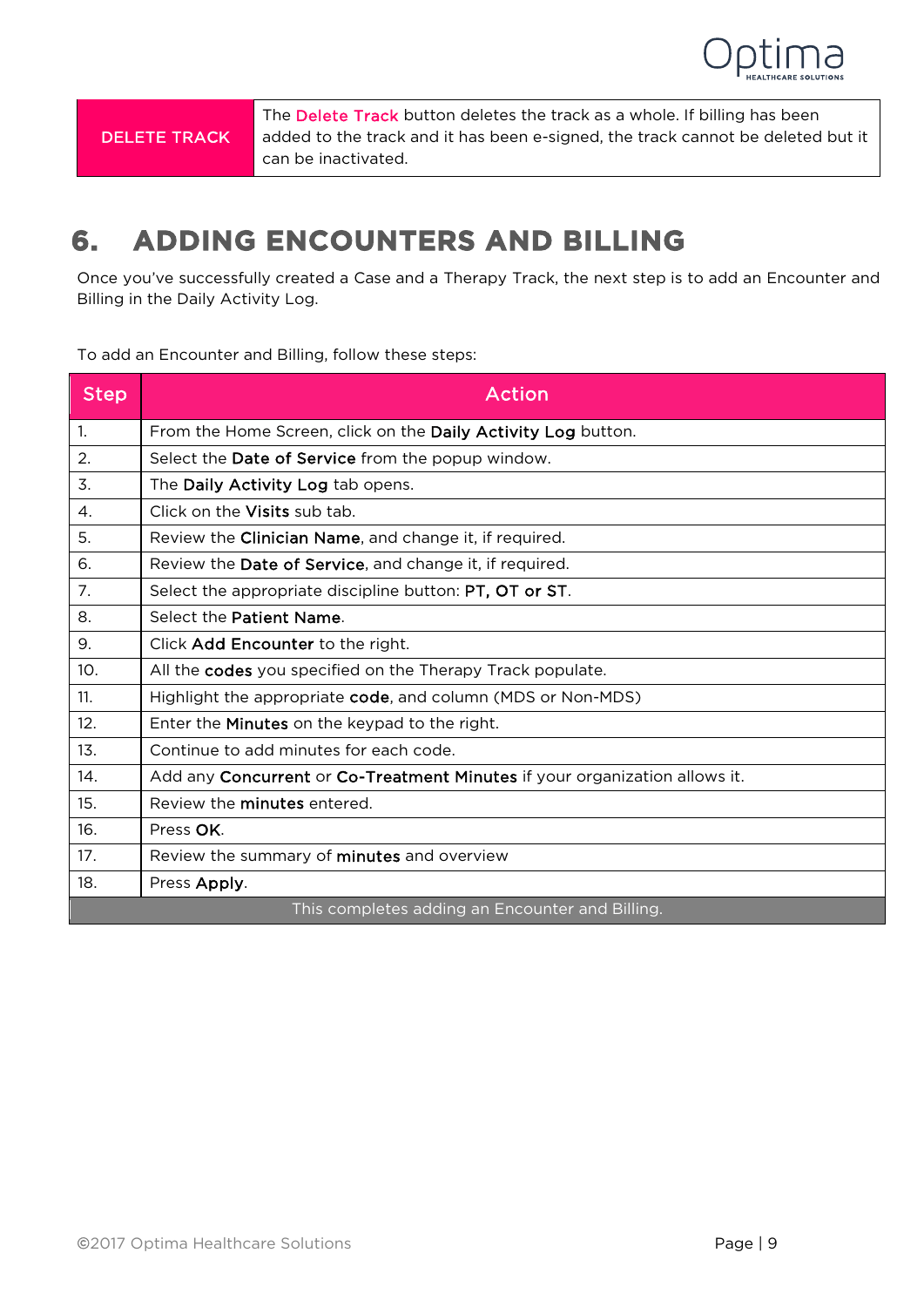

#### <span id="page-9-0"></span>**Adding an Additional Visit**

To add another visit for the same patient, follow these steps:

| Step | Action                                                                                                     |
|------|------------------------------------------------------------------------------------------------------------|
| 1.   | From the Daily Activity Log screen, right click on the patient's name.                                     |
| 2.   | Select Add Visit.                                                                                          |
| 3.   | A warning popup appears.                                                                                   |
| 4.   | Press Add Visit if this patient has orders for BID (or press Add Encounter if this Patient is not<br>BID). |
| 5.   | The Patient name appearstwice, each with a different Visit number.                                         |
| 6.   | Follow the same steps as above to add minutes for Visit #2.                                                |
|      | This completes the process for adding another visit.                                                       |

#### <span id="page-9-1"></span>**7.LOGGING A MISSED VISIT**

Missed visits are logged in the Daily Activity Log under the Visit sub-tab.

#### To log a Missed Visit, follow these steps:

| <b>Step</b>                            | Action                                                   |
|----------------------------------------|----------------------------------------------------------|
| 1.                                     | From the Daily Activity Log window, highlight the visit. |
| 2.                                     | Click on the Missed Visit button to the right.           |
| 3.                                     | On the Missed Visit tab, review the Clinician name.      |
| 4.                                     | Select a Reason for Missed Visit from the dropdown list. |
| 5.                                     | <b>Enter Additional Comments.</b>                        |
| 6.                                     | Press OK.                                                |
| 7.                                     | Review the Summary.                                      |
| 8.                                     | Press Apply                                              |
| This completes logging a Missed Visit. |                                                          |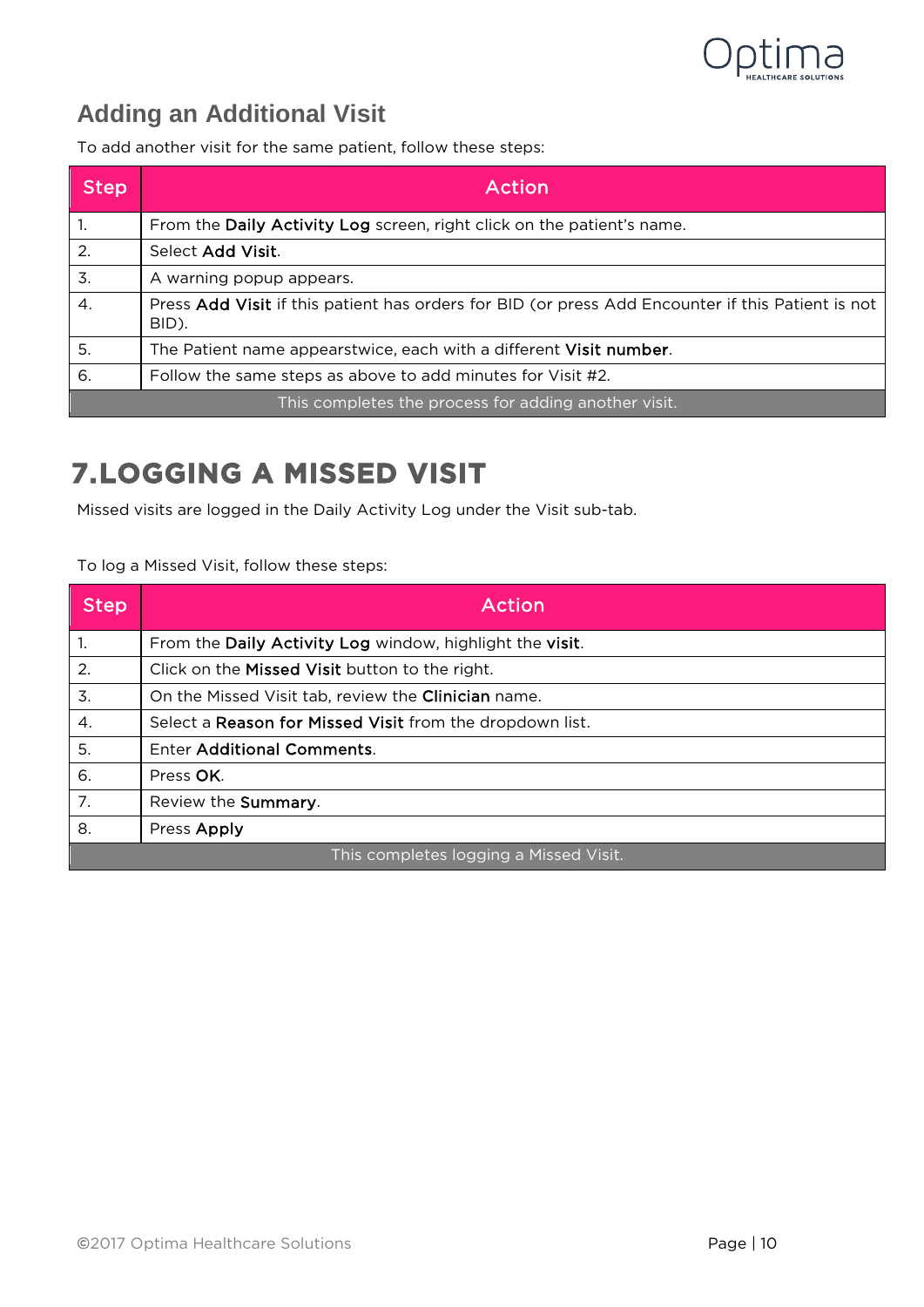

## <span id="page-10-0"></span>**8.REVISING MINUTES ON A DOCUMENT**

Only users with appropriate security rights can make revisions. Contact your Rehab Director or administrative team if you find that your security rights don't allow you to perform the functions required of you in your role.

To make a revision to information already entered, follow these steps:

| <b>Step</b> | <b>Action</b>                                                                                                                                      |
|-------------|----------------------------------------------------------------------------------------------------------------------------------------------------|
| 1.          | From the Home Screen, click on the Daily Activity Log button.                                                                                      |
| 2.          | Select the Date of Service from the popup window.                                                                                                  |
| 3.          | The Daily Activity Log tab opens.                                                                                                                  |
| 4.          | Highlight the Patient Name.                                                                                                                        |
| 5.          | Press the Open button next to the Treatment Encounter to the right.                                                                                |
| 6.          | Select the <b>Code</b> that needs to have minutes amended.                                                                                         |
| 7.          | Press the <b>Inactivate</b> button above the keypad.                                                                                               |
| 8.          | Notice that a strike through appears on the original minutes and a new line with the same<br>treatment approach appears at the bottom of the list. |
| 9.          | Click on the new treatment approach line.                                                                                                          |
| 10.         | Enter the correct number of <b>Minutes</b> .                                                                                                       |
| 11.         | Press OK.                                                                                                                                          |
| 12.         | Press Save and Close.                                                                                                                              |
| 13.         | The <b>E-Sign</b> window appears.                                                                                                                  |
| 14.         | Enter your Password.                                                                                                                               |
| 15.         | Press the E-Sign button.                                                                                                                           |
|             | This completes revising minutes on a document.                                                                                                     |

## <span id="page-10-1"></span>**9. TRACKING SECTION GG**

Section GG Admission Assessments must be done within 3 days of the PPS Track start date.

A Self Care and Mobility assessment must be done for all Patients.

To add a Section GG Admission Assessment, follow these steps:

| <b>Step</b>    | Action                                                        |
|----------------|---------------------------------------------------------------|
|                | From the Case Manager window, click on the Section GG button. |
| $\overline{2}$ | Press the Add button.                                         |
| .3.            | Select the Type of Assessment Category:                       |
|                | Press OK on the popup.                                        |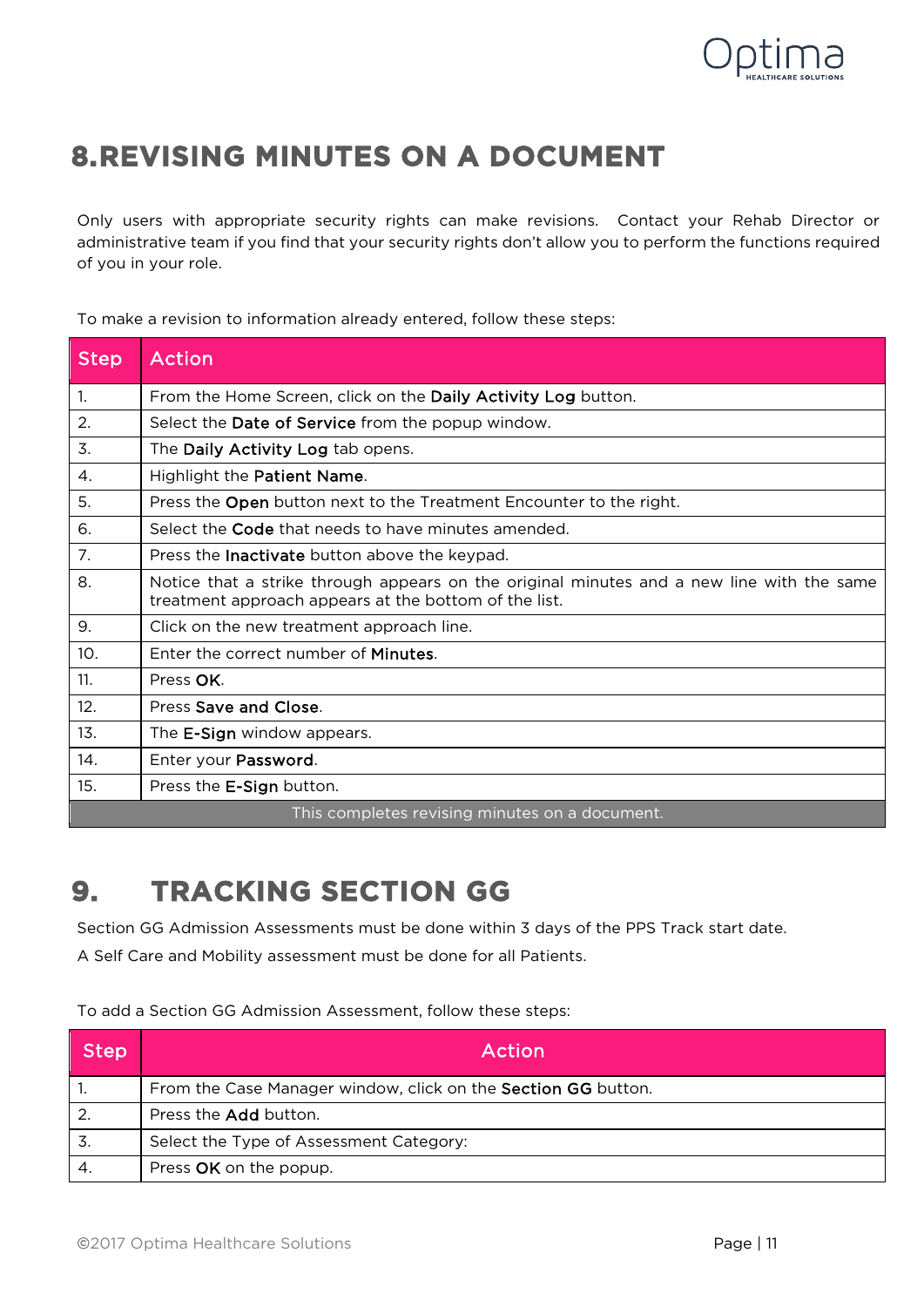

| <b>Step</b> | Action                                                    |
|-------------|-----------------------------------------------------------|
| 5.          | Review or change the Assessment Date.                     |
| 6.          | Enter all required information.                           |
| 7.          | Select the Complete and Validate Assessment checkbox.     |
| 8.          | Press OK.                                                 |
| 9.          | Press the Add button to complete the Mobility assessment. |
| 10.         | Press OK on the popup.                                    |
| 11.         | Enter all required information.                           |
| 12.         | Select the Complete and Validate Assessment checkbox.     |
| 13.         | Press OK.                                                 |
|             | This completes adding a section GG Admission Assessment.  |

#### <span id="page-11-0"></span>**10. ADDING G-CODES**

G-Codes might be required in your organization for Medicare Part B plans, or any other plan that requires G-Codes to be tracked.

To add G-Codes, follow these steps:

| <b>Step</b>                     | <b>Action</b>                                                                                              |
|---------------------------------|------------------------------------------------------------------------------------------------------------|
| $\mathbf{1}$ .                  | Select a Patient with Medicare Part B as a payer. From the patient's Home Screen, open the<br>Case Manager |
| 2.                              | Notice the Therapy Track expanded and a Manage Functional Limitations button appears.                      |
| 3.                              | Press the Manage Functional Limitations button.                                                            |
| 4.                              | If you do not have an Outset yet, a popup appears to select a Category.                                    |
| 5.                              | Press the Add Outset button.                                                                               |
| 6.                              | Enter a Date.                                                                                              |
| 7.                              | Select Therapist.                                                                                          |
| 8.                              | Select a Current Modifier                                                                                  |
| 9.                              | Enter a Current Clinical Reasoning.                                                                        |
| 10.                             | Select a <b>Projected Modifier</b>                                                                         |
| 11.                             | Enter a Projected Clinical Reasoning.                                                                      |
| 12.                             | Press OK.                                                                                                  |
| 13.                             | Press Save.                                                                                                |
| This completes adding a G-Code. |                                                                                                            |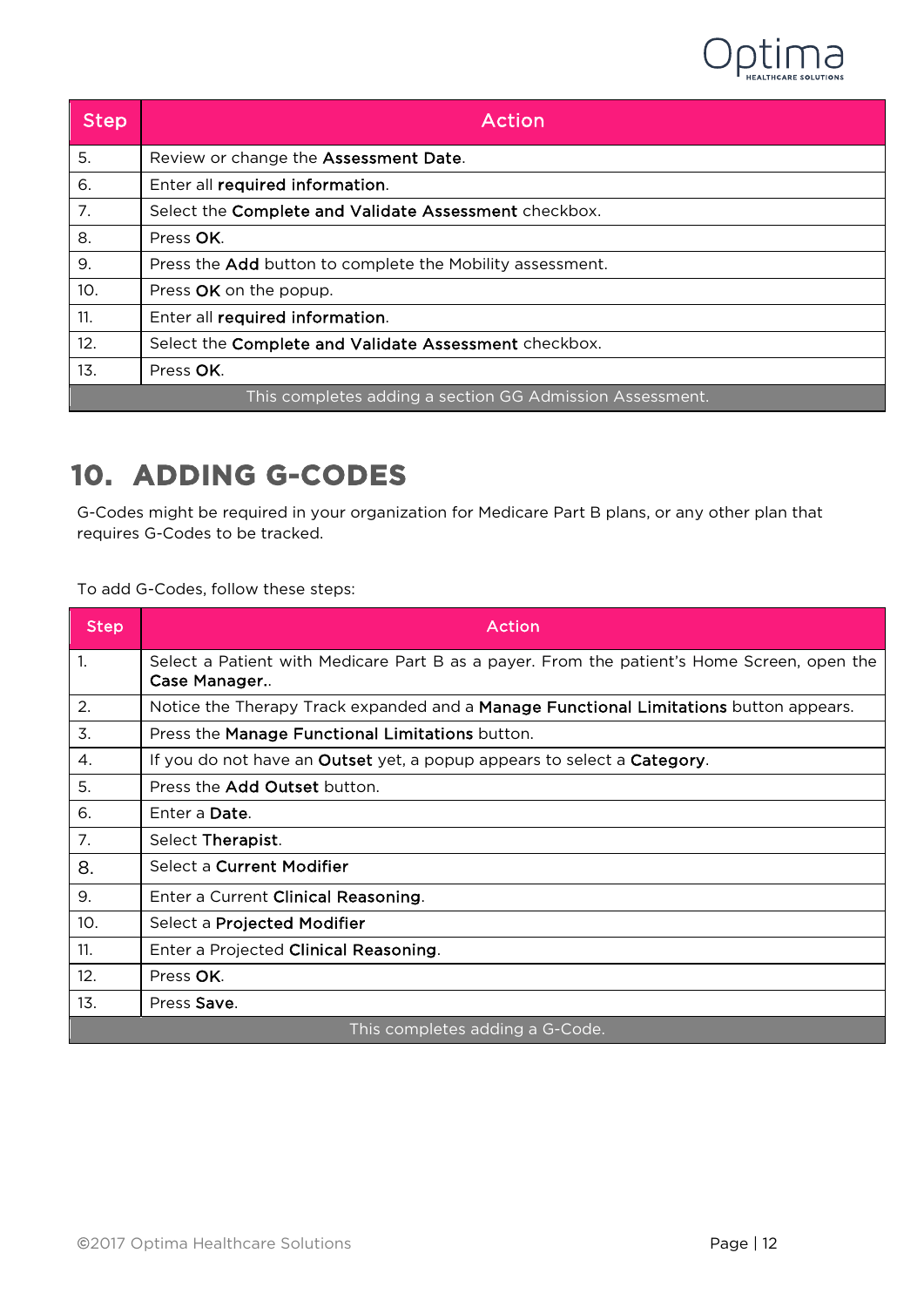

### Key Points to Remember

- $\checkmark$  Care Operations Management automatically tracks your 10<sup>th</sup> visit.
- $\checkmark$  To capture the 10<sup>th</sup> visit, press the Add Interval button.
- $\checkmark$  When it comes time to discharge the patient, click the Add End button for this category.
- $\checkmark$  If you see an error message where the patient's name is that says "One time recording G-Code is Due" it means you have:
	- A. Billed a subsequent evaluation code
- If you see an Error message where the Patient's name is listed and it says "One time recording G-Code is B. Done an evaluation only
- $\frac{1}{2}$  of the vou bill more than one evaluation code throughout therapy, you are required to report on it and you will need to add a subsequent category (see steps below<mark>.</mark>)

| <b>Step</b>           | Action                                                                           |
|-----------------------|----------------------------------------------------------------------------------|
| $\overline{1}$ .      | Click on the Add Category button.                                                |
| 2.                    | Select the Category from the popup window.                                       |
| 3.                    | Press Add Outset.                                                                |
| $\mathcal{A}_{\cdot}$ | Select a Current Modifier                                                        |
| 5.                    | Enter a Current Clinical Reasoning.                                              |
| 6.                    | Select a Projected Modifier                                                      |
| 7 <sub>1</sub>        | Enter a Projected Clinical Reasoning.                                            |
| 8.                    | Press OK.                                                                        |
| 9.                    | Notice the error message below: Categories cannot have intersecting date ranges. |
| 10.                   | Press the Add End button.                                                        |
| 11.                   | Enter the same Date as Outset.                                                   |
| 12.                   | Select Therapist.                                                                |
| 13.                   | Select a Current Modifier                                                        |
| 14.                   | Enter a Current Clinical Reasoning.                                              |
| 15.                   | Select a Projected Modifier                                                      |
| 16.                   | Enter a Projected Clinical Reasoning.                                            |
| 17.                   | Press OK.                                                                        |
| 18.                   | Notice the error message disappeared.                                            |
| 19.                   | Press Save.                                                                      |
|                       | This completes adding a subsequent category.                                     |

To add a subsequent category, follow these steps:

l, I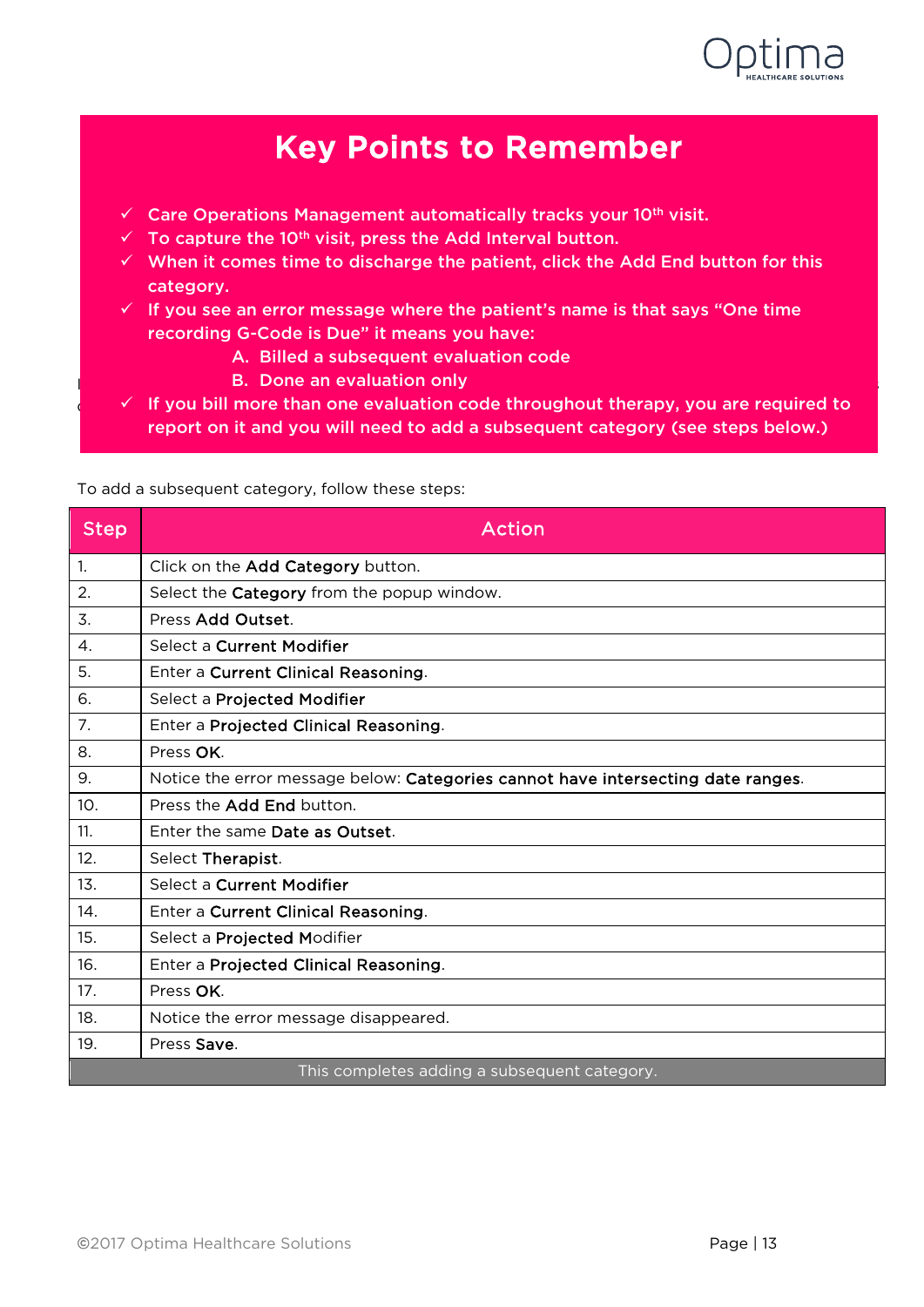

# <span id="page-13-0"></span>**11. ADDING TIME IN FACILITY**

If your organization decides to generate productivity and efficiency reports, or if they just want to track time in facility, this functionally is available in Care Operations Management.Time in Facility and PTO requests are logged in the Labor Log area of the system.

To add Time in Facility, Drive Time and Benefit Time, follow these steps:

| <b>Step</b> | Action                                                                                   |
|-------------|------------------------------------------------------------------------------------------|
| 1.          | From the Home Screen, click on the Labor Log button.                                     |
| 2.          | Enter Date of Service.                                                                   |
| 3.          | Review or change the <b>Therapist</b> using the dropdown menu.                           |
| 4.          | Press Log.                                                                               |
| 5.          | The fields to log your minutes, for all three areas in the Labor Log, are now activated. |
| 6.          | Enter Hours and Minutes in the Time in Facility area.                                    |
| 7.          | Enter any Notes.                                                                         |
| 8.          | Press Tab (on your keyboard) to add an additional line.                                  |
| 9.          | Enter more <b>Hours and Minutes.</b>                                                     |
| 10.         | Do the same for Drive Time and Benefit Time.                                             |
| 11.         | Press Save.                                                                              |
| 12.         | Press OK on the popup window.                                                            |
|             | This completes adding Time in Facility, Drive Time and Benefit Time.                     |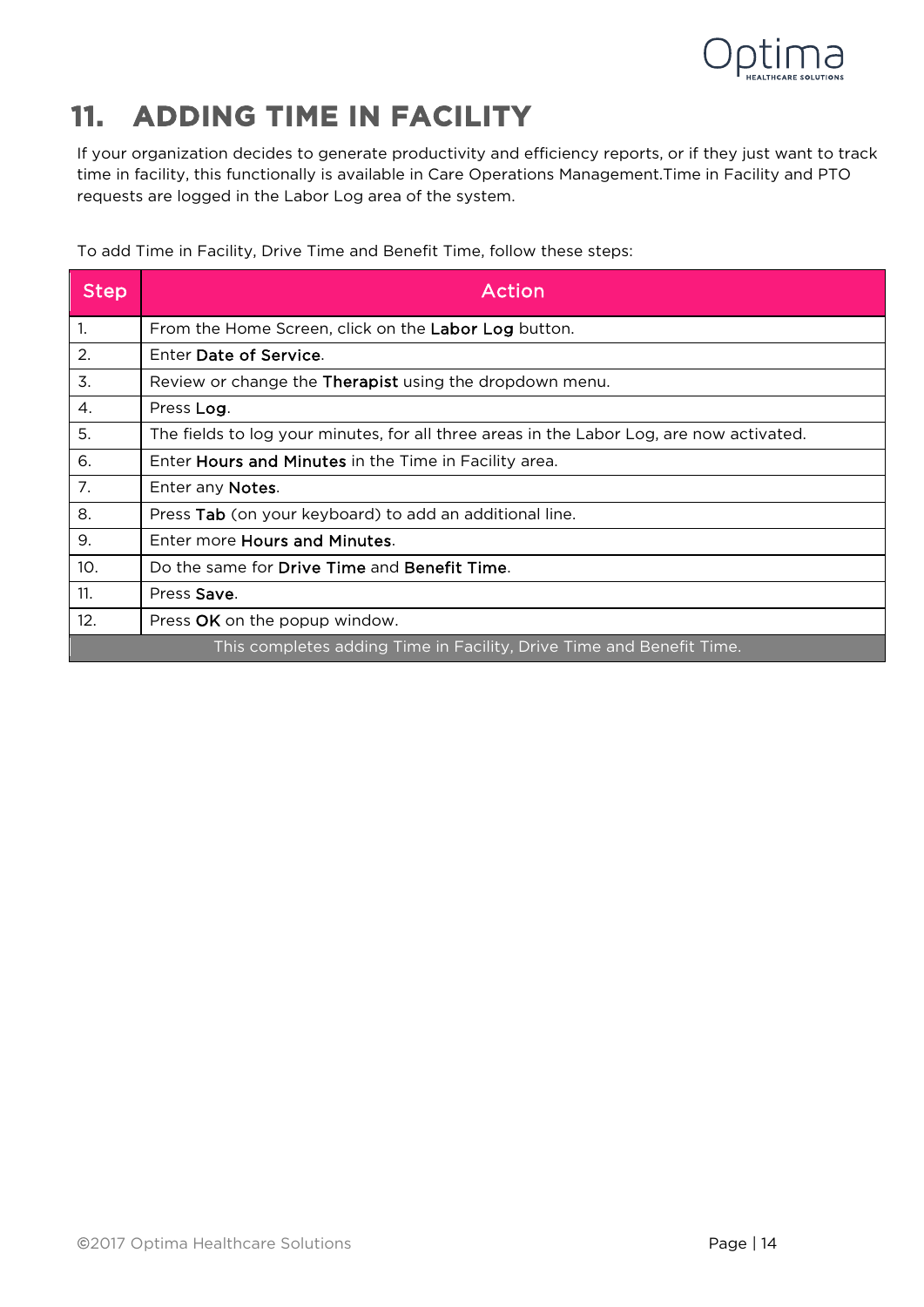

## <span id="page-14-0"></span>**12. ACCESSING AND VIEWING REPORTS**

The types of reports users can access vary based on security rights. To access the Reports Catalog, follow these steps:

| tep | Action                                                    |
|-----|-----------------------------------------------------------|
| 1.  | From the Home Screen, click on the <b>Reports</b> button. |
| 2.  | Enter a Report name or keyword in the filter text field.  |
| 3.  | Select the <b>Report</b> .                                |
| 4.  | Press Run.                                                |
| 5.  | The <b>Report</b> opens in a separate tab.                |
| 6.  | Select the Report Parameters.                             |
| 7.  | Press View.                                               |
| 8.  | Press Print to print the report.                          |
| 9.  | Press Export, to save the report on your computer.        |
|     | This completes the accessing and viewing Reports.         |

If you find you are changing the default parameters every time you run a specific report, you can save your parameter preference as a customized report. Your preferred view is only saved on your profile. No one else can see your customized report.

## <span id="page-14-1"></span>**13. HELP AND SUPPORT**

Optima has written help files and pre-recorded webinars build into the system if you require help and support while performing your daily tasks.To access the Help & Support function in Optima, follow these steps:

| Step | Action                                                                               |
|------|--------------------------------------------------------------------------------------|
|      | From the Home Screen, click on the top Help dropdown menu.                           |
|      | Select Optima Help.                                                                  |
|      | To the left, select Contents, Index or Search to access the information you require. |

To access support webinars, follow these steps:

| Step | Action                                                                                 |
|------|----------------------------------------------------------------------------------------|
|      | From the Home Screen, click on the Help button with the blue question mark next to it. |
|      | Select the Webinar topic you want to view.                                             |

To view contact information for the Optima Support team, follow these steps:

| <b>Step</b> | Action                                                               |
|-------------|----------------------------------------------------------------------|
|             | From the Home Screen, click on the top Help dropdown menu.           |
|             | Select Technical Support.                                            |
| 3.          | A popup appears with contact details for the Technical Support team. |
|             | This completes the Help & Support Function.                          |